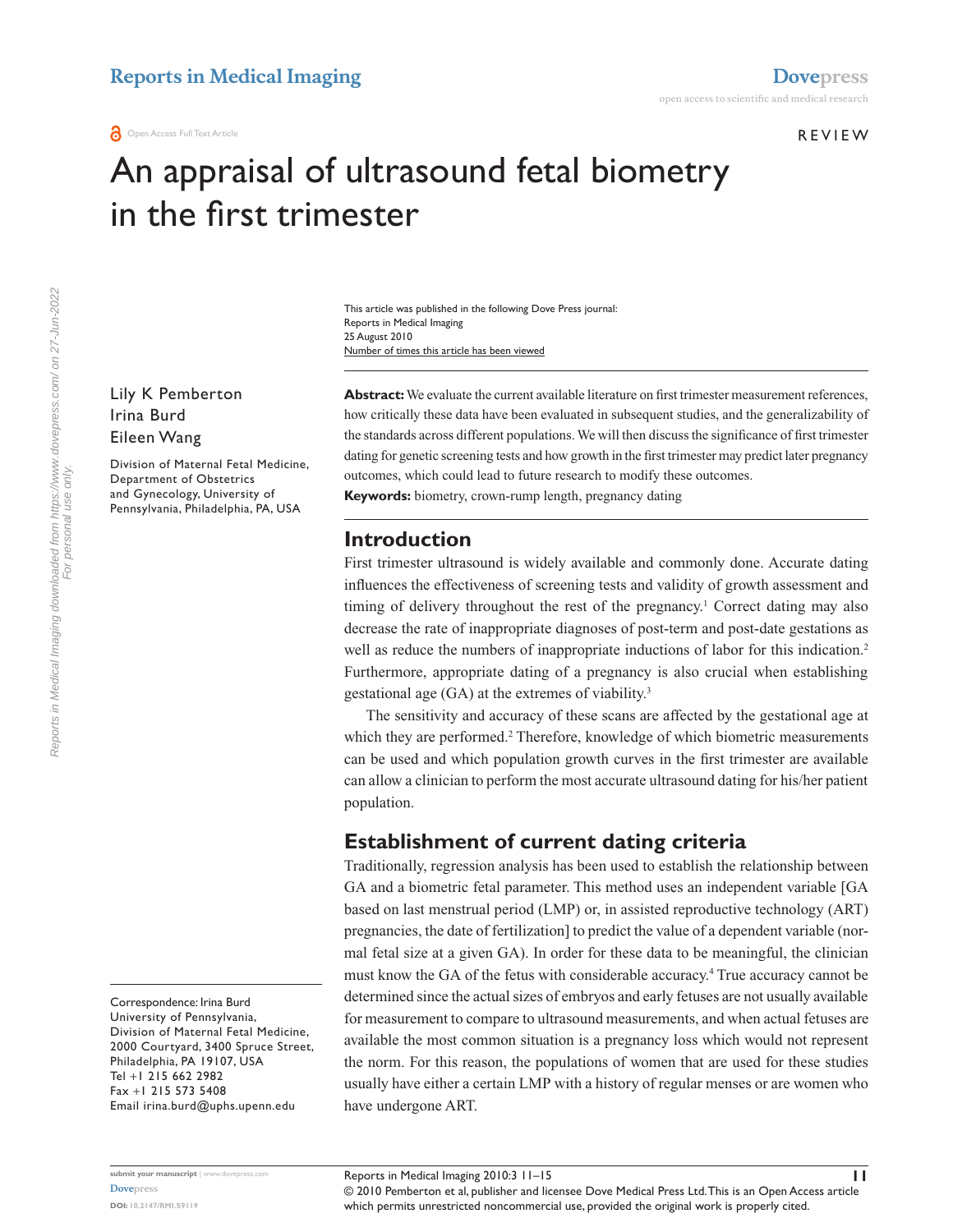The work of Robinson and Fleming in 1975 and the work of Robinson in 1973 formed the basis of first trimester dating, using ultrasound. These studies looked at crown-rump length (CRL) measurements among women with certain menstrual dating using static trans-abdominal (TA) ultrasound images. The authors then used a weighted nonlinear regression model to obtain a best-fit curve. They developed a growth chart and concluded that the 95% confidence interval for predicting GA from CRL was  $\pm$ 5 days in the first trimester.<sup>5,6</sup> Since the initial articles, these findings have been verified, and thus CRL is thought to be the most accurate measurement for determining GA in the first trimester.<sup>7</sup>

Other studies found that variability in dating, based on CRL, increased as GA increased.<sup>6-8</sup> These findings called into question the time period over which CRL is an appropriate measurement for determining GA. In 1992, Hadlock undertook a re-evaluation of CRL measurement in the first trimester using trans-vaginal (TV) ultrasound. Using women with certain LMPs at gestations from 5−19 weeks; Hadlock used a TV ultrasound on women with pregnancies at less than eight gestational weeks, a TA ultrasound on women with pregnancies over 14 weeks, and a combination among women with pregnancies from 8–13 weeks. In this study, CRL as small as 2 mm were measured. The population was predominantly white middle class women.7 Using these data Hadlock constructed a growth curve and found that the standard deviation increased as GA increased. The authors concluded that although their findings fit with the error for the previous model of Robinson and Fleming, the error from predicting GA should not be  $\pm$ 5 days, but  $\pm$ 8% of the GA from 5–18 weeks to account for greater variation with increasing GA.7 Both TA and TV ultrasound may be utilized for measuring CRL, but at early gestations, TV allows for better visualization of the embryonic pole.<sup>9</sup>

Since the work of Robinson, Fleming, and Hadlock, many other studies have validated this original data; this remained unchanged, despite the advent of more advanced technology.2−4,10 A weakness of these studies is that they were done in a predominantly white population and did not take maternal characteristic into account.<sup>2,11,12</sup>

### **Gestational sac versus CRL?**

As pregnancies are being dated earlier and earlier in the first trimester, more frequent scans show a gestational sac alone and no embryonic pole. The first sign of an intrauterine pregnancy on TV ultrasound is the gestational sac, seen from gestational days 28–31. At this stage the embryo is a primitive streak, not visible on ultrasound. The gestational

sac increases in size by about 1 mm per day.<sup>3</sup> The earliest embryonic pole can be identified at 35 days.<sup>13</sup> At this stage the embryo is 1–2 mm and increases by about 1 mm per day. The cephalic and caudal ends cannot be differentiated and the embryonic length is typically measured in a straight line. By about six weeks, the cephalic and caudal ends can be distinguished by the presence of the hind-brain at the cephalic pole.<sup>3</sup> At this stage the embryonic head is flexed and it is the neck-rump length that is measured.<sup>3</sup> At about eight weeks the embryo is about 18 mm long the cephalic and caudal poles are easily identified, limbs can be seen, and a true CRL can be measured.<sup>3</sup> Ultrasound technology balances the ability to magnify the image with the available resolution, such that an embryo may be only 1+ mm, but the resolution upon magnification is so poor the calipers cannot be clearly placed at the poles. Since first trimester dating charts often use CRL, at early GA when the fetal pole is not yet visualized, can gestational sac be used in its place?

The use of measuring the gestational sac to estimate GA was first described by Hellman et al in 1969.14 It was also described by Robinson in 1973 and has been examined in multiple subsequent studies.3,5 One prospective cross-sectional study compared measuring gestational sac, CRL, amniotic sac, yolk sac, and biparietal diameter (BPD) in early first trimester using TV ultrasound. This study found that measurement of mean gestational sac diameter estimated GA with variability of ±12 days; compared to CRL, which can be easily obtained and had a variability of ±8.6 days. They concluded that the CRL is more accurate and is the preferred measurement.<sup>10</sup> Goldstein found that using a regression model and measurements of CRL from a TV ultrasound in the early first trimester, that they could predict GA within  $\pm 3$  days.<sup>15</sup> The general consensus is that measuring the gestational sac is less accurate than using the CRL to estimate GA.<sup>3</sup> The mean gestational sac diameter may be used if the embryonic pole is not visualized, with the understanding that at these very early GA there will be more error if using gestational sac diameter alone.<sup>9</sup>

The CRL is generally used for embryos from 20–60 mm in length.4 Many authors in the field advocate for the use of CRL prior to 14 weeks and the use of other biometric measurements like BPD, head circumference (HC), abdominal circumference (AC), and femur length (FL) after 14 weeks. In principle a single linear measurement will demonstrate less variation upon repeated measures than the variation that is amplified by using multiple biometric measures. Conversely, at 12 weeks the fetus is able to flex and extend the neck, thereby altering the CRL. Some authors have argued that BPD would be more accurate after 12 weeks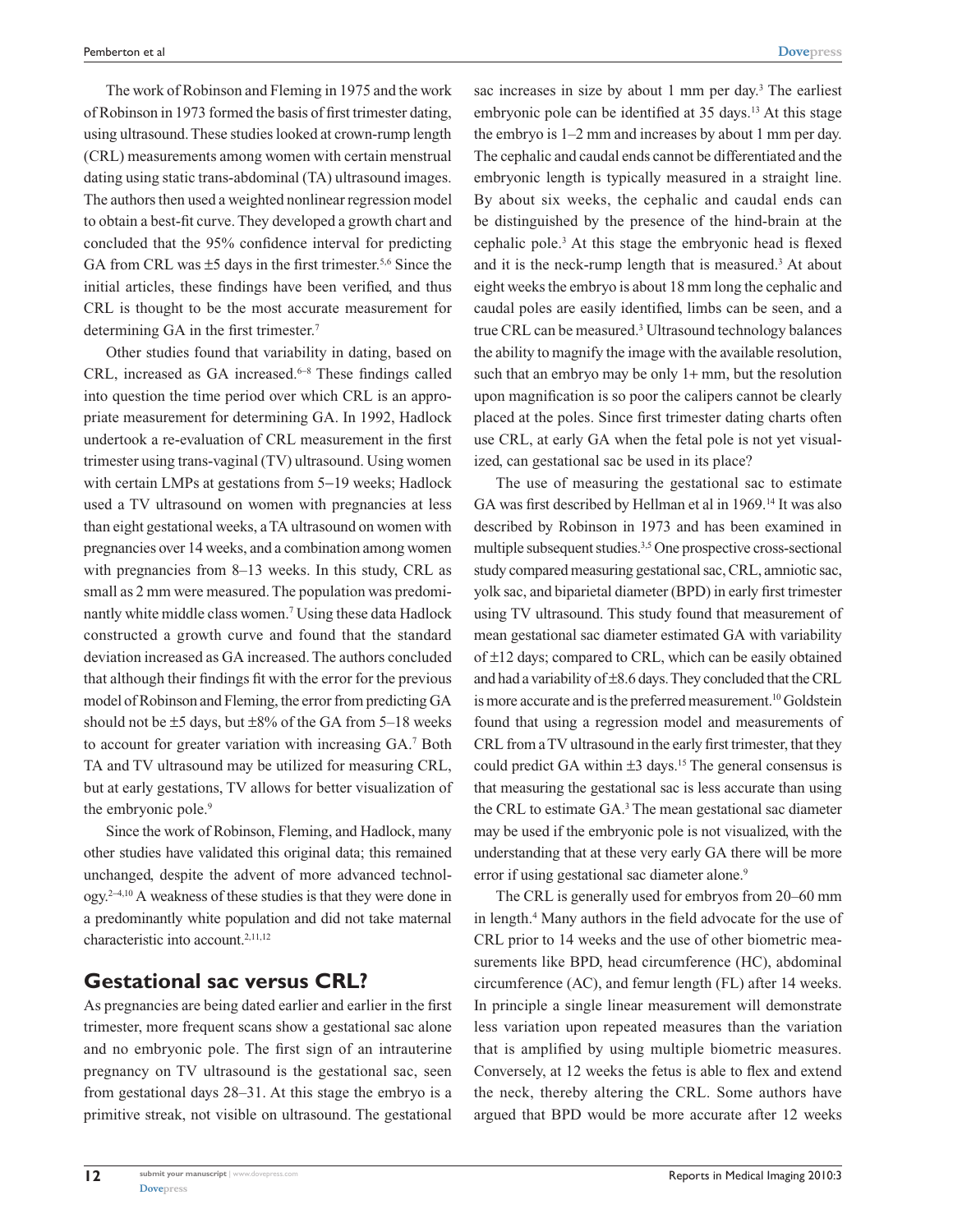gestation for this reason.<sup>2</sup> One study, examining the most accurate measurement for dating at 12–14 weeks gestation among *in vitro* fertilization pregnancies found substantial variation in CRL after 12 weeks and concluded that this was likely largely due to fetal neck flexion and extension.<sup>16</sup> It is recommended that the CRL measurement be performed when the fetal head is in a "neutral" position. The authors concluded that the variation in measurement of CRL may be due to having no standard definition for what a "neutral" position of the fetal head is, thereby creating variation in measurements among different examiners who were using different interpretations of the "neutral" position of the fetal head.16 Many of these other measurements are possible in the first trimester and some authors have argued that they may provide more accurate dating than CRL. These measurements are feasible at 11–16 weeks, but their accuracy in predicting the day of delivery is not clear due to the lack of reliable growth charts.17 Some authors argue that there is a necessity for growth charts for BPD, FL, and AC in the first trimester because these measurements could provide more accuracy at predicting poor first trimester growth than merely CRL.<sup>18</sup> Authors have gone so far as to create growth charts using data they have collected.18 However, many others argue that these biometric measurements are technically difficult and difficult to reproduce among different ultrasonographers.

One study looked at pregnancies between eight and 16 weeks and measured CRL, BPD, and FL and then assessed which measurements were best for predicting the day of delivery. The study included women with both certain and uncertain LMPs. The majority of the study participants had a certain LMP. The investigators used linear regression models and compared results using different measurements. They found that CRL was more accurate than BPD at 15–60 mm, but that BPD was superior at 13 weeks and after. FL was not as accurate as either CRL or BPD.17 In second trimester fetal biometry, there is significant improvement in the accuracy of predicting GA when more than one biometric parameter is used.4 However, in this study of first trimester biometry, the authors found that combining measurements did not increase accuracy or precision, likely because since there is inherent variation with each parameter and the composite variation is then amplified when determining the overall GA. They concluded that CRL was the best measurement for up to 12.5 weeks and BPD was the best measurement after 13 weeks.<sup>17</sup>

Another study looked at the reproducibility of different fetal measurements in the first trimester and found that CRL had the highest intra- and inter-observer reproducibility.<sup>19</sup> CRL has smaller standard error than other biometric measurements and studies have shown that limb length in the first trimester is more highly correlated to CRL than to GA.<sup>20,21</sup> Most data indicate that CRL is still the most accurate biometric parameter in the first trimester and that fetal parts should not be measured until the 12th to 13th week of gestation.

The CRL becomes less accurate after 14 weeks GA and at that point generally BPD, HC, AC, and FL are more accurate. In the 1991 study,<sup>7</sup> Hadlock also concluded that CRL could accurately approximate GA in the early second trimester, but not more so than the more traditional measurements of BPD and FL. CRL is a less reliable measurement after 14 weeks and BPD and FL are generally more accurate at this GA. For women who present at or beyond 14 weeks GA, HC, or BPD is recommended over CRL.<sup>3</sup> Ultimately it is the time frame of 12–14 weeks that may be harder to apply these recommendations, where the limitations of CRL and BPD, HC, FL, AC are apparent, particularly inopportune as many women present at this time for first trimester genetic screening (see below). A large study investigating the use of CRL together with BPD at this time frame is merited.

## **First trimester measurement and ethnicity**

Several studies have been conducted looking at maternal factors and fetal factors and how they affect first trimester growth and growth norms. Some authors argue that there is no evidence that fetal gender and ethnicity significantly influence second trimester measurements and therefore it may be intuited that they do not affect first trimester measurements either.<sup>2</sup> Others state that ethnicity has a significant influence on the fetal BPD, FL, and AC. They argue that the published CRL dating formulae were based predominantly on Caucasian populations and it is not known if ethnic differences in CRL exist<sup>12</sup> or if they do exist, whether they are of clinical significance.

Bottomley et al looked at maternal age and ethnicity, and found that the rate of growth for fetuses was increased with increased maternal age and a higher growth rate among women with Black ethnic origin compared to either White or Asian maternal ethnic origin.<sup>11</sup> Conversely, others examined the accuracy of growth charts developed by Robinson in 1973 and Hadlock in 1991.<sup>2,11</sup> Both studies found that the charts developed by Robinson and Hadlock have high correlation with CRL measurements in different populations, including Australian and ethnic Chinese populations.<sup>2,12</sup>

In reviewing the literature spanning the 1970s to the 2000s, remarkably the dating curves from Robinson and Fleming as well as Hadlock are accurate across populations and over time. Separate dating curves for different populations do not appear necessary.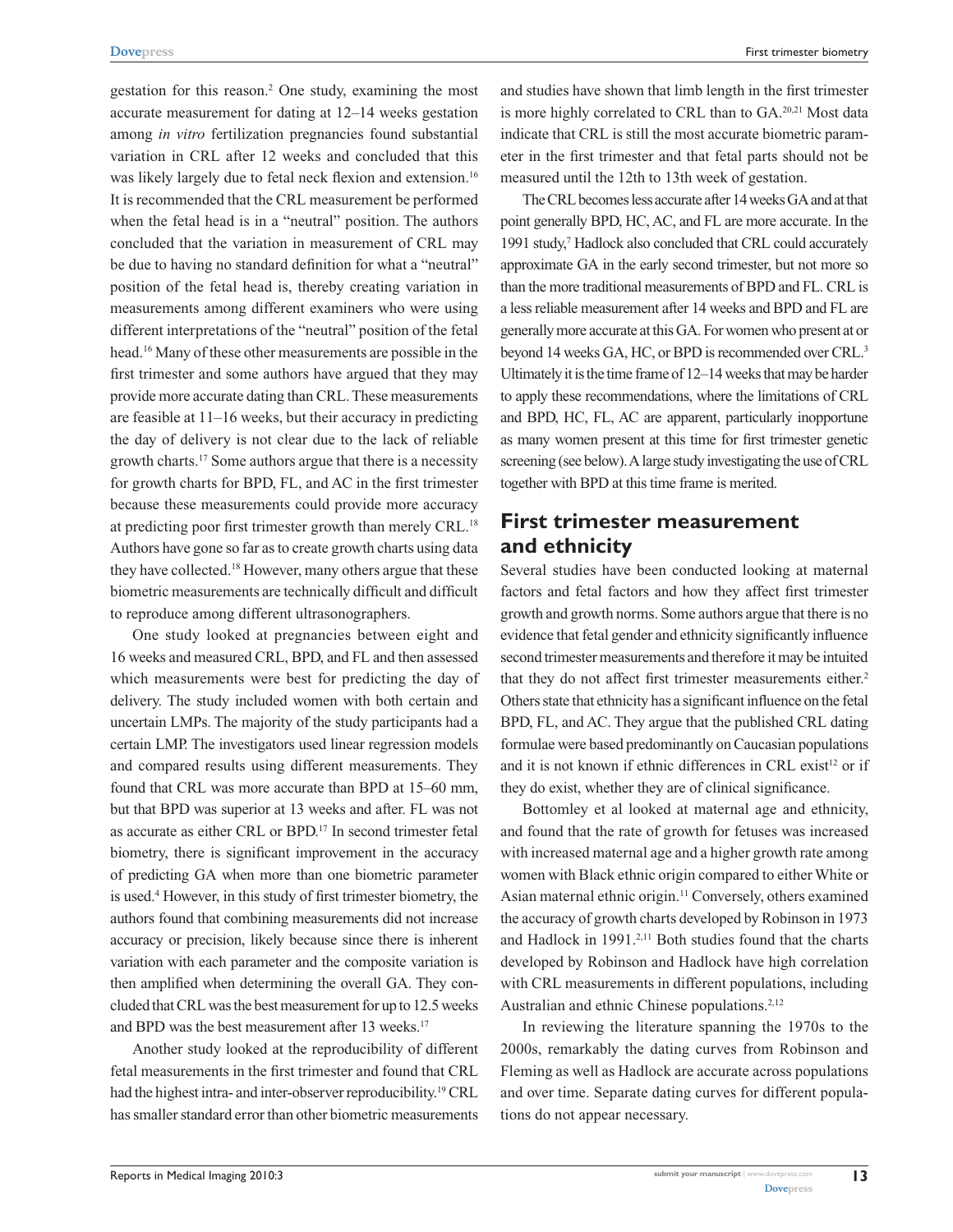# **The significance of first trimester growth**

Before the widespread use of first trimester ultrasound, it was generally accepted that embryonic/fetal growth was constant in the first trimester. It was believed that first trimester growth was largely determined by genetics and variation in fetal growth rates was only seen in the second and third trimesters.22 However, more recent studies have indicated that first trimester growth varies among fetuses and may be a marker for adverse pregnancy outcomes and poor growth in the second and third trimesters. For instance, chromosomal abnormalities like trisomy 18 and triploids are associated with slow first trimester growth.23,24 A visible amniotic sac but a fetal size less than expected at seven weeks is suggestive of impending pregnancy failure.<sup>3</sup> Several studies have shown that smaller than expected CRL is associated with increased likelihood of miscarriage.25−27 First trimester growth restriction may also be linked to adverse outcomes such as low birth weight and preterm delivery.<sup>3,22</sup> An excellent example of this is the relationship between twin embryos in the first trimester and the later development of growth discrepancies.<sup>28</sup>

A large multicenter trial assessing the performance of first and second trimester screening for Down syndrome in the United States (FASTER trial)<sup>29</sup> demonstrated a direct relationship between first trimester size and fetal growth in the third trimester. While the use of women who underwent ART assistance could be a strength of the study, due to issues of correct GA, this population clearly did not conceive spontaneously. Therefore this population may not be representative of the general population and may not accurately reflect normal growth. However, underscoring a true relationship between the first trimester growth and third trimester outcome is evidence that placental function in early pregnancy has a relationship to birth weight and fetuses that are smaller than expected in the first trimester are at increased risk for low birth weight.<sup>30,31</sup> The authors concluded that since an association between first trimester growth and birth weight at or close to term in both spontaneously conceived pregnancies and in pregnancies conceived through ART were similar, the same finding would be unlikely to result from factors other than a common underlying mechanism.22 The results of this and many other studies indicate that early first trimester growth is not constant and likely affected by a myriad of maternal and fetal influences and manifests more obviously in later pregnancy outcomes. Therefore, adverse outcomes may be predicted in early pregnancy by assessment of growth in the first trimester.<sup>3</sup>

Furthermore, accurate dating is critical for an appropriate genetic screening, diagnosis, and subsequent management.

First trimester genetic screening, either alone or in sequential or integrated screening with second trimester analytes, relies on accurate dating and any inaccuracy would reduce its sensitivity, specificity, and its utility.32,33 Therefore, with the development of first trimester aneuploidy screening, the importance of reliable dating of the pregnancy has become even more paramount.12 The use of the correct first trimester dating is crucial for further management decisions, including the invasive testing such as chorionic villus sampling and amniocentesis.

# **Conclusion**

Accurate dating in the first trimester is becoming increasingly important. Many studies have been conduced examining the best biometric measurements to complete for accurate dating in the first trimester. Amazingly, over 30 years after the original research of Robinson and Fleming and over 10 years since the work of Hadlock, the CRL tables based on this original data have been validated repeatedly over different populations of women. This leads us to conclude that CRL is still the most accurate fetal measurement in the first trimester and that these dating curves are applicable across populations.

New research is being conducted looking at using threedimensional (3D) ultrasound and using fetal and gestational sac volumes rather than 2D measurements. This body of data is still forming and deserves review as well. However, 3D ultrasonography is not universally available. Gestational sac diameter is an option in very early pregnancies if no embryonic pole is visualized; however CRL is more accurate and is the preferred method. Monitoring gestational sac size in relation to the CRL may have more utility in predicting adverse pregnancy outcomes, but should not be incorporated into protocols formula at this time if CRL data are available.

The best evidence currently is that CRL should be used in the first trimester. The ideal time to date a pregnancy in the first trimester is when there is an embryonic pole to measure and before the CRL can vary due to fetal neck extension and flexion. Ideally, this time frame is between 8 and 12 weeks. Accurate dating in the first trimester will aid in reducing the incorrect diagnosis of post-datism and inappropriate induction of labor for this indication as well as improve counseling when faced with extreme prematurity with correct GA, optimize the sensitivity and specificity of first trimester serum and nuchal translucency screening, and allow us to more accurately assess growth in the second and third trimester, and hopefully improve care for women to allow them to have the best pregnancy outcomes possible.

**14**